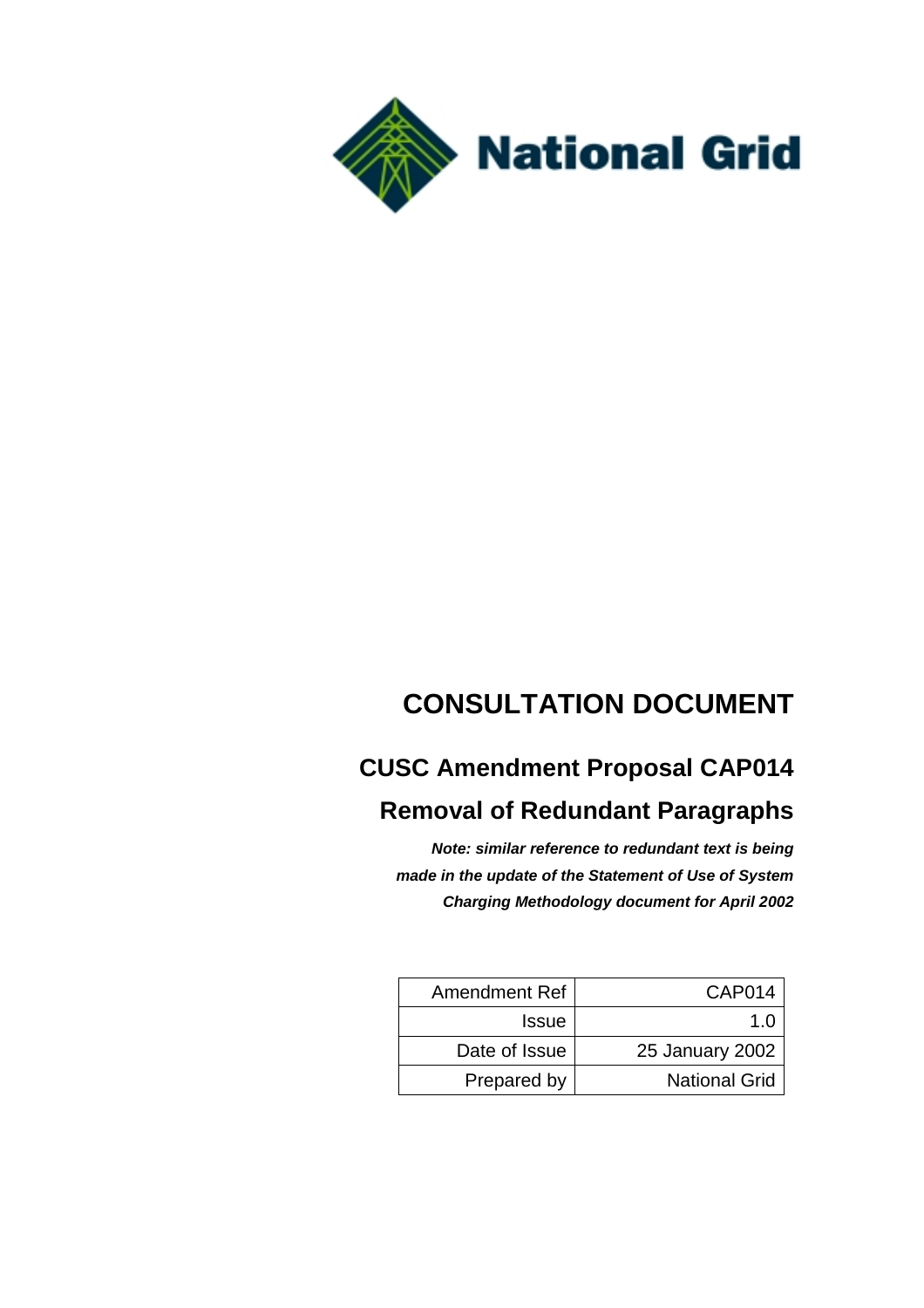### <span id="page-1-0"></span>**DOCUMENT CONTROL**

| <b>Version</b> | <b>Date</b> | Author               | <b>Change Reference</b>            |
|----------------|-------------|----------------------|------------------------------------|
| 0.1            | 18/01/02    | <b>National Grid</b> | Initial Draft for internal comment |
| 1.0            | 25/01/02    | <b>National Grid</b> | Formal version for release         |
|                |             |                      |                                    |

### **DOCUMENT LOCATION**

National Grid website:

[http://www.nationalgridinfo.co.uk/cusc/mn\\_consultation\\_index.html](http://www.nationalgridinfo.co.uk/cusc/mn_consultation_index.html)

### **DISTRIBUTION**

| <b>Name</b>                                | Organisation |
|--------------------------------------------|--------------|
| CUSC Parties                               | Various      |
| <b>Panel Members</b>                       | Various      |
| <b>Interested Parties</b>                  | Various      |
| National Grid Industry Information Website |              |
|                                            |              |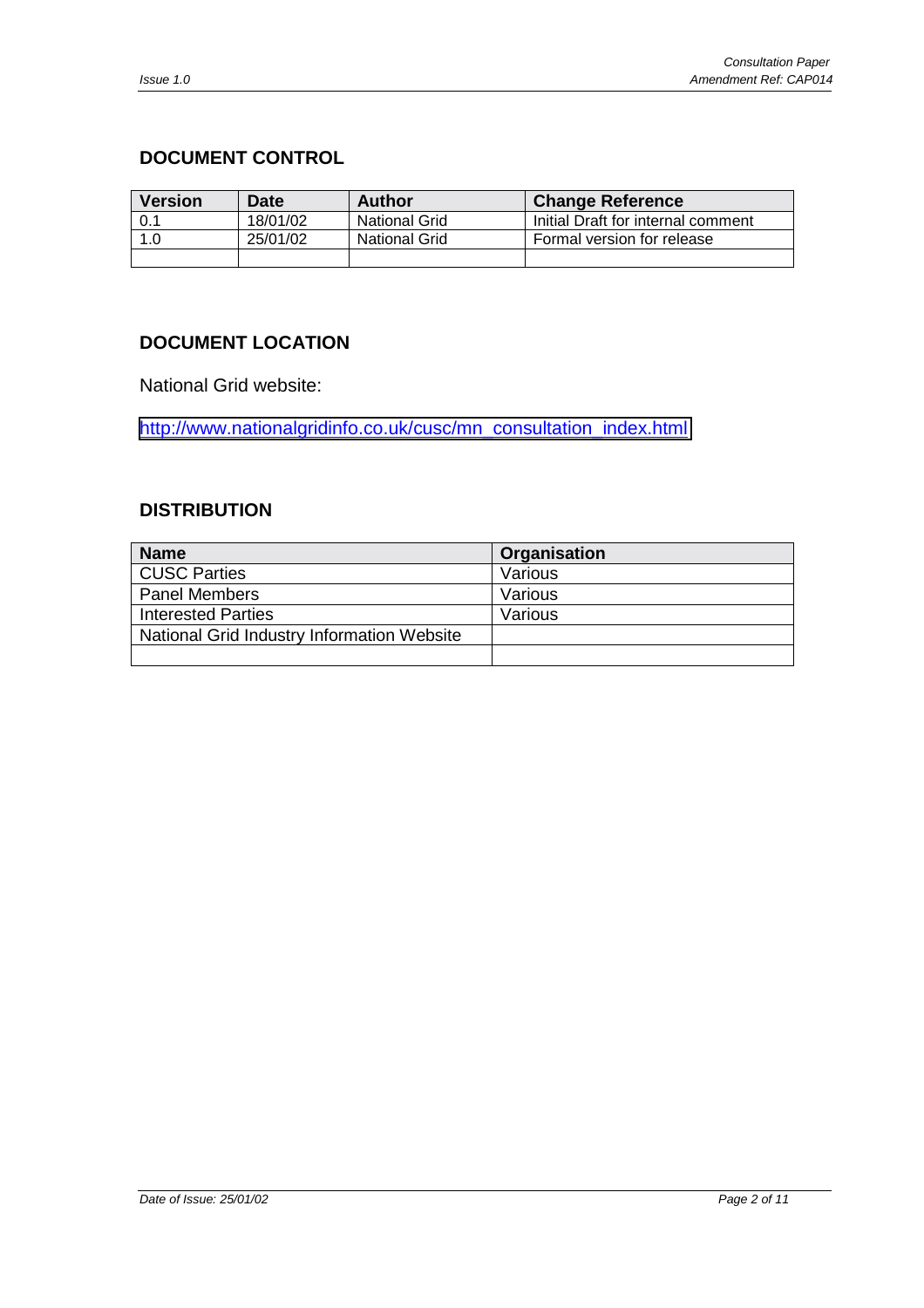## **I. CONTENTS TABLE**

| 3.0 |     |  |  |
|-----|-----|--|--|
| 4.0 |     |  |  |
| 5.0 |     |  |  |
|     | 5.1 |  |  |
|     |     |  |  |
|     |     |  |  |
|     |     |  |  |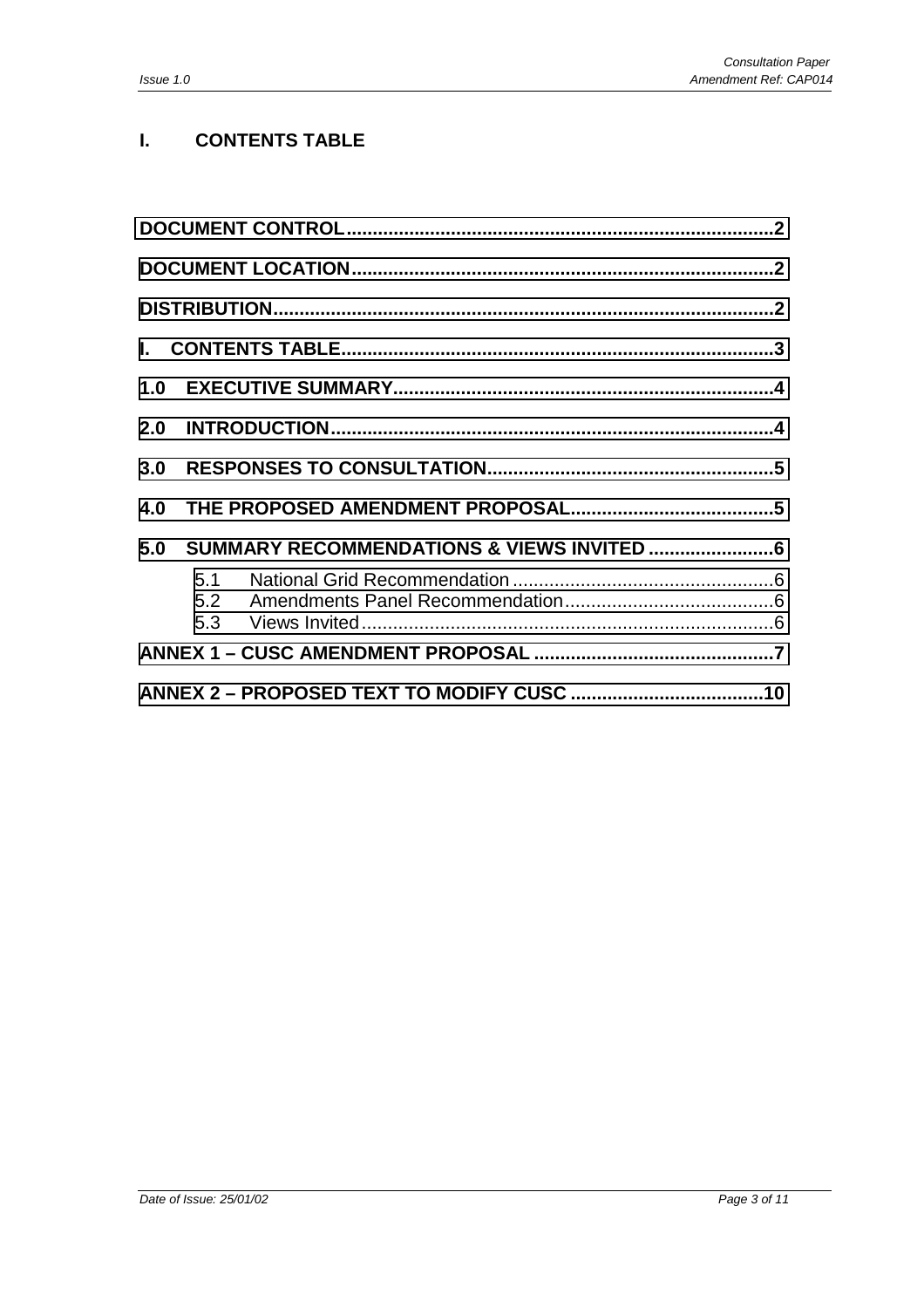# <span id="page-3-0"></span>**1.0 Executive Summary**

- 1.1 Paragraph 3.12 of the CUSC that deals, inter alia, with the process relating to the preparation of Transmission Network Use of System (TNUoS) Reconciliation Statements, currently makes a distinction between pre and post-NETA reconciliation processes. In addition, a distinction between TNUoS charges for Financial Years ending on or before 31 March 2000 and those Financial Years since also exists.
- 1.2 In view of NETA 'going-live' on 27 March 2001, the distinction between pre and post-NETA reconciliation charges is no longer required and can be removed. Furthermore, as Final Reconciliation for all Financial Years ending on or before 31 March 2000 is now complete, such distinction is no longer required and can also be removed.
- 1.3 National Grid submitted CUSC Amendment Proposal CAP014 to the Amendments Panel for consideration at their 11 January 2002 meeting. CAP014 proposes a number of editorial changes relating to the TNUoS Reconciliation process. At the meeting, the Panel determined that CAP014 should be sent straight out to wider industry consultation.
- 1.4 This document initiates the wider industry consultation process and invites views on Amendment Proposal CAP014. The consultation closing date is 22 February 2002.
- 1.5 It should be noted that similar reference to redundant text is being made in the update of the Statement of Use of System Charging Methodology document for April 2002. Furthermore, a similar Amendment Proposal will be submitted for consideration at the February 2002 Amendments Panel meeting proposing similar changes (i.e. the removal of the distinction between pre and post-NETA) to Section 9 of the CUSC (re. Paragraph 9.10.4 relating to the reconciliation process for interconnectors).

## **2.0 Introduction**

- 2.1 This is a consultation document issued by National Grid under the rules and procedures specified in the Connection and Use of System Code (CUSC) as designated by the Secretary of State. It addresses an issue that relates to the removal of redundant paragraphs and terminology from the CUSC. It should be noted that similar reference to redundant text is being made in the update of the Statement of Use of System Charging Methodology document for April 2002.
- 2.2 Further to the submission of Amendment Proposal CAP014 (see Annex 1), this document seeks views from Industry members relating to the proposed amendment. Such an amendment will result in changes to Sections 3 and 11 of the CUSC (as detailed in Annex 2).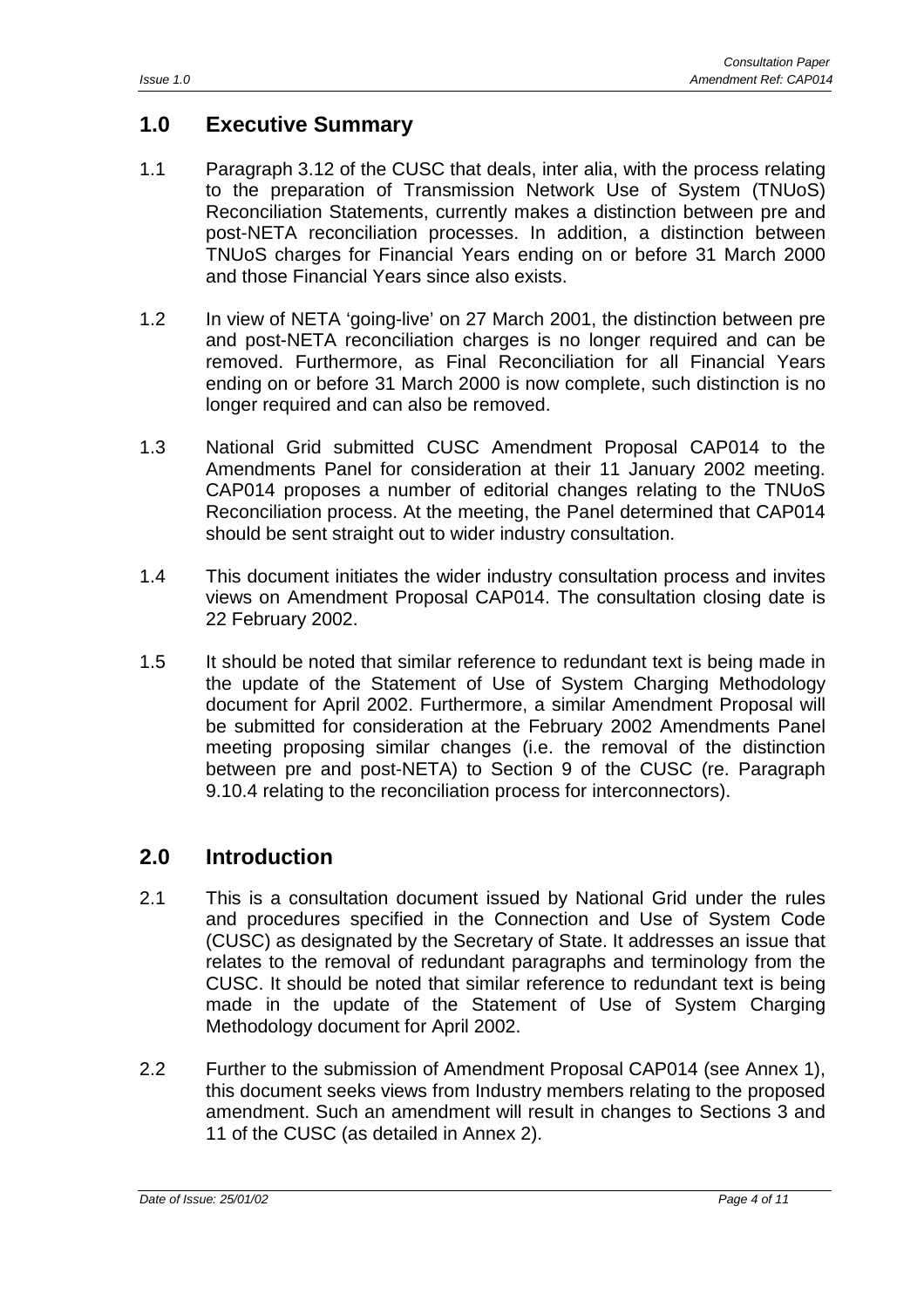- <span id="page-4-0"></span>2.3 This document outlines the nature of the CUSC changes that are proposed for implementation with effect from 1 April 2002. It incorporates National Grid's and the Amendments Panel's views on the way forward concerning this Amendment. Representations received in response to this consultation document will be included in National Grid's Amendment Report that will be furnished to the Authority for their Direction.
- 2.4 This consultation document has been prepared in accordance with the terms of the CUSC. An electronic copy can be found on the National Grid website, at [http://www.nationalgridinfo.co.uk/cusc.](http://www.nationalgridinfo.co.uk/cusc)

# **3.0 Responses to Consultation**

- 3.1 Please send your responses to this consultation document to National Grid by no later than close of business Friday, 22 February 2002.
- 3.2 Please address all comments to the following e-mail address: [david.friend@uk.ngrid.com](mailto:david.friend@uk.ngrid.com)

Alternatively, comments may be addressed to:

David Friend Commercial Development National Grid Company plc National Grid House Kirby Corner Road **Coventry** CV4 8JY Fax: 024 7642 3298

## **4.0 The Proposed Amendment Proposal**

- 4.1 CUSC Amendment Proposal CAP014 (see Annex 1) as submitted by National Grid proposes a number of editorial changes to the CUSC. These include the removal of paragraph 3.12.1(a), the amalgamation of paragraphs 3.12.1(b) and 3.12.1(c), the modification of paragraphs 3.12.2 and 3.12.4 and the addition of two definitions to Section 11 of the CUSC. Annex 2 details the proposed amendments to the CUSC. The changes are required in order to remove redundant paragraphs and terminology in order to improve the clarity of the CUSC documentation.
- 4.2 Paragraph 3.12.1(a) relates to the reconciliation of Transmission Network Use of System (TNUoS) charges for Financial Years ending on or before 31 March 2000. As final reconciliation of 1999/2000 TNUoS charges has now been completed, this paragraph is now redundant and can be removed. Paragraphs 3.12.1(b) and 3.12.1(c) distinguish between pre-NETA and post-NETA reconciliation. As this distinction is no longer required for the purposes of TNUoS reconciliation, the two paragraphs can now be combined. Finally, the 'Notional Amount A' and 'Actual Amount A'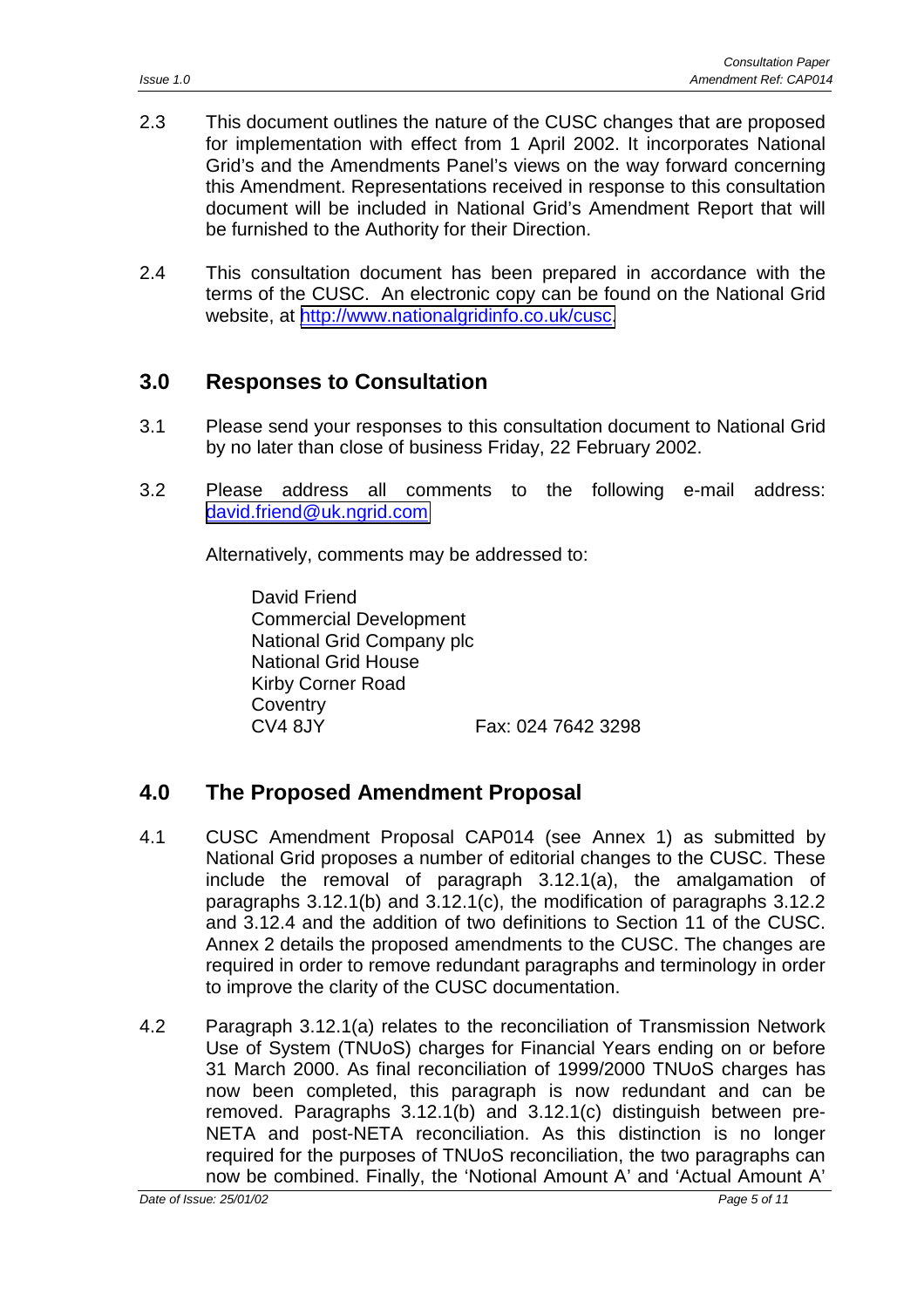<span id="page-5-0"></span>terminology is no longer required as once again, they relate to charges for Financial Years ending on or before 31 March 2000 and are hence redundant. This means all references of 'Notional Amount A' and 'Actual Amount A' (in Paragraph 3.12) can be removed and all instances of 'Notional Amount B' can be changed to 'Notional Amount' and all instances of 'Actual Amount B' (in Paragraph 3.12) can be changed to 'Actual Amount'. Definitions of 'Notional Amount' and 'Actual Amount' also need to be added to Section 11.

4.3 It should be noted that similar reference to redundant text is being made in the update of the Statement of Use of System Charging Methodology document for April 2002. Furthermore, a similar Amendment Proposal will be submitted for consideration at the February 2002 Amendments Panel meeting proposing similar changes (i.e. the removal of the distinction between pre and post-NETA) to Section 9 of the CUSC (re. Paragraph 9.10.4 relating to the reconciliation process for interconnectors).

## **5.0 Summary of Recommendations & Views Invited**

### **5.1 National Grid Recommendation**

- 5.1.1 National Grid recommends that Amendment Proposal CAP013 is implemented to the time-scales proposed on the basis that it better facilitates achievement of the Applicable CUSC Objectives as set out in paragraph 1 of Condition C7F to National Grid's Transmission Licence.
- 5.1.2 This is on the grounds that removal of redundant paragraphs improves the clarity of the CUSC documentation thereby enabling National Grid to more easily and efficiently discharge its obligations under the Act and the Transmission Licence and to facilitate effective competition in the generation and supply of electricity, and (so far as consistent therewith) facilitating such competition in the sale, distribution and purchase of electricity.

### **5.2 Amendments Panel Recommendation**

5.2.1 The CUSC Amendments Panel members agreed with National Grid's views outlined above and proposed that the matter be subjected to consultation. This is to seek views on the proposed Amendment and whether the Amendment better facilitates the applicable CUSC objectives.

### **5.3 Views Invited**

5.3.1 National Grid seeks the views of interested parties relating to this Amendment Proposal. Responses should be sent to National Grid by no later than close of business Friday, 22 February 2002 to the address shown in Paragraph 3.2 above.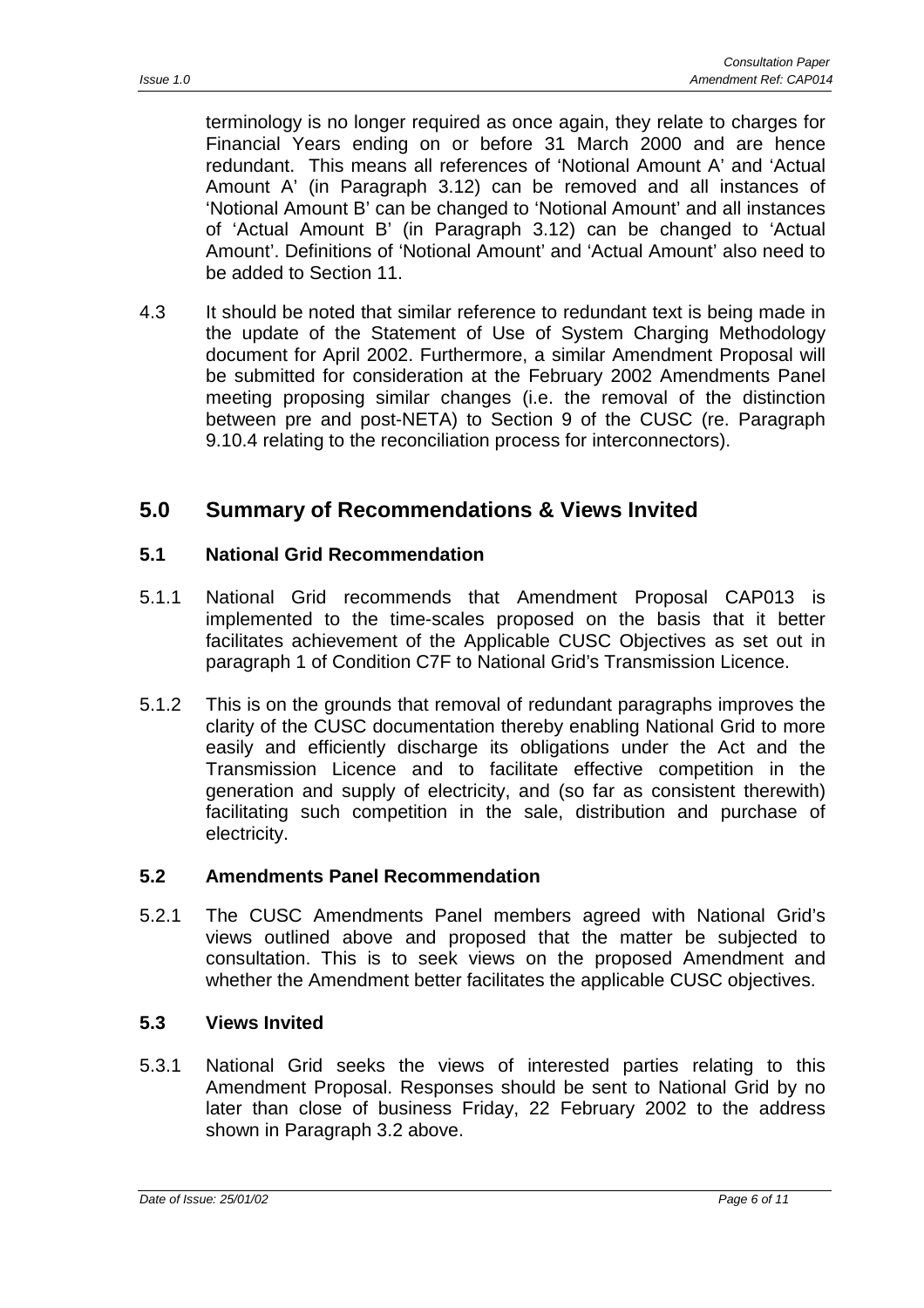### <span id="page-6-0"></span>**Annex 1 – CUSC Amendment Proposal**

# **CUSC Amendment Proposal Form | CAP014**

#### **Title of Amendment Proposal:**

Changes to remove redundant paragraphs from CUSC (Note: similar reference to redundant text is being made in the update of the Statement of Use of System Charging Methodology document for April 2002).

#### **Description of the Proposed Amendment** *(mandatory by proposer)*:

This Amendment proposes the removal of redundant paragraphs from the CUSC (Note: similar reference to redundant text is being made in the update of the Statement of Use of System Charging Methodology document for April 2002).

**Description of Issue or Defect that Proposed Amendment seeks to Address** *(mandatory by proposer)*:

This change to Section 3.12 is being proposed to remove the redundant paragraphs and terminology (which distinguish between pre-NETA and post-NETA) that relate to the Transmission Network Use of System charge reconciliation process. The attachment provides further detail of the proposed amendments.

**Impact on the CUSC** *(this should be given where possible)*:

See attached draft text.

**Impact on Core Industry Documentation** *(this should be given where possible)*:

None.

**Impact on Computer Systems and Processes used by CUSC Parties** *(this should be given where possible)*:

None.

**Details of any Related Modifications to Other Industry Codes** *(where known)*:

Similar reference to redundant text is being made in the update of the Statement of Use of System Charging Methodology document for April 2002.

**Justification for Proposed Amendment with Reference to Applicable CUSC Objectives** *(mandatory by proposer)*:

Improving clarity and removing uncertainty from the CUSC documentation enables National Grid to more easily and efficiently discharge its obligations under the Act and the Transmission Licence and fulfil its obligations to facilitate competition in the generation and supply of electricity.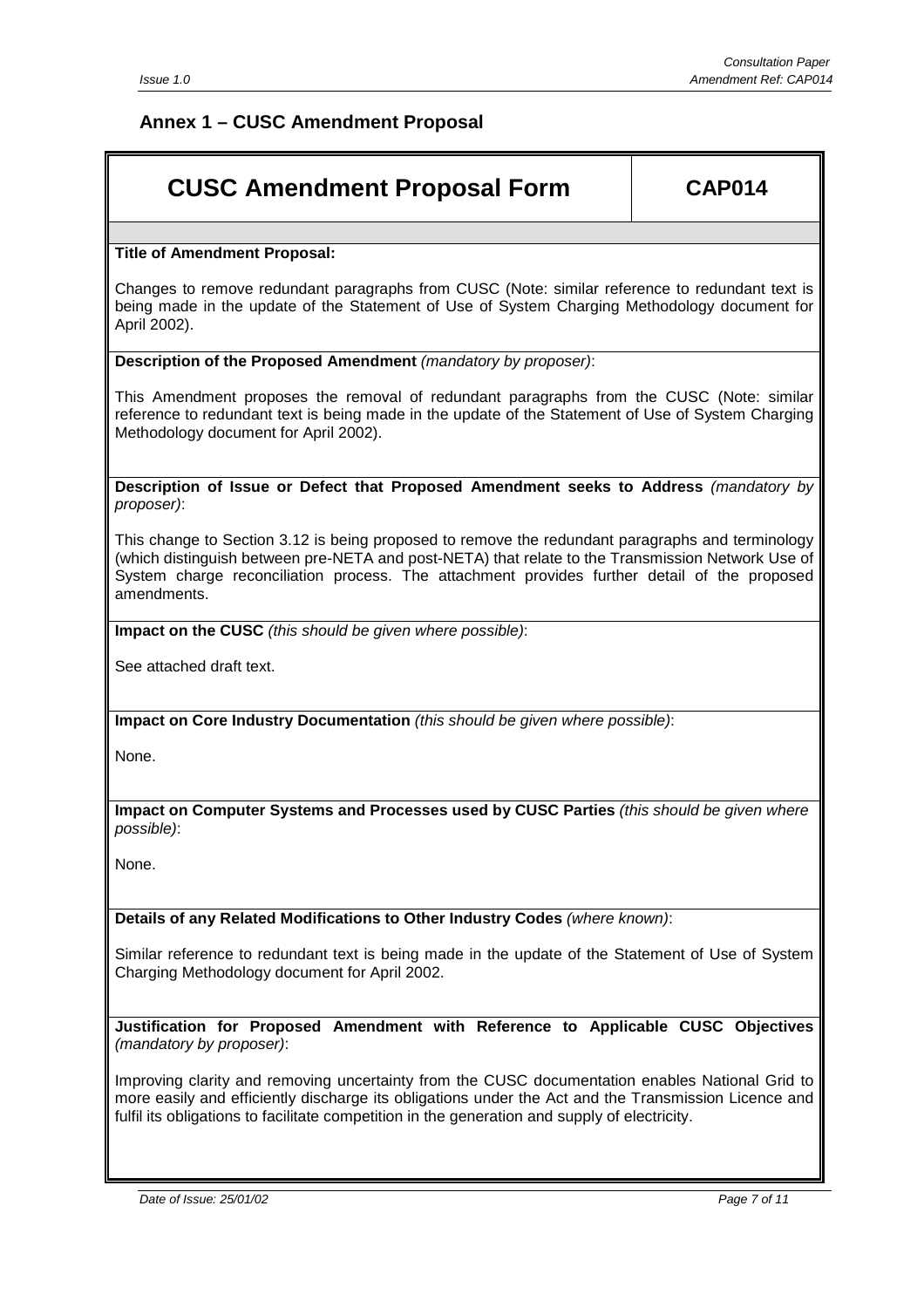| <b>Details of Proposer:</b><br>Organisation's Name:                                                              | <b>National Grid</b>                                                                           |  |
|------------------------------------------------------------------------------------------------------------------|------------------------------------------------------------------------------------------------|--|
| <b>Capacity in which the Amendment is</b><br>being proposed:<br>(i.e. CUSC Party, BSC Party or<br>"energywatch") | <b>CUSC Party</b>                                                                              |  |
| <b>Details of Proposer's Representative:</b><br>Name:<br>Organisation:<br>Telephone Number:<br>Email Address:    | Andy Balkwill<br><b>National Grid</b><br>024 7642 3198<br>andy.balkwill@uk.ngrid.com           |  |
| <b>Details of Representative's Alternate:</b><br>Name:<br>Organisation:<br>Telephone Number:<br>Email Address:   | Mike Metcalfe<br><b>National Grid</b><br>024 7642 3235<br><u>michael.metcalfe@uk.ngrid.com</u> |  |
| <b>Attachments (Yes/No): Yes</b>                                                                                 |                                                                                                |  |

#### **If Yes, Title and No. of pages of each Attachment:**

Outline of Changes Required to Complement Proposed Modifications to the Statement of the Use of System Charging Methodology (1 Page)

#### **Notes:**

Those wishing to propose an Amendment to the CUSC should do so by filling in this "Amendment Proposal Form" that is based on the provisions contained in Section 8.15 of the CUSC. The form seeks to ascertain details about the Amendment Proposal so that the Amendments Panel can determine more clearly whether the proposal should be considered by a Working Group or go straight to wider National Grid Consultation.

The Panel Secretary will check that the form has been completed, in accordance with the requirements of the CUSC, prior to submitting it to the Panel. If the Panel Secretary accepts the Amendment Proposal form as complete, then he will write back to the Proposer informing him of the reference number for the Amendment Proposal and the date on which the Proposal will be considered by the Panel. If, in the opinion of the Panel Secretary, the form fails to provide the information required in the CUSC, then he may reject the Proposal. The Panel Secretary will inform the Proposer of the rejection and report the matter to the Panel at their next meeting. The Panel can reverse the Panel Secretary's decision and if this happens the Panel Secretary will inform the Proposer.

The completed form should be returned to:

Mark Cox Panel Secretary Commercial Development National Grid Company plc National Grid House Kirby Corner Road Coventry, CV4 8JY

Or via e-mail to: [CUSC.Team@uk.ngrid.com](mailto:CUSC.Team@uk.ngrid.com)

(Participants submitting this form by email will need to send a statement to the effect that the proposer acknowledges that on acceptance of the proposal for consideration by the Amendments Panel, a proposer which is not a CUSC Party shall grant a licence in accordance with Paragraph 8.15.7 of the CUSC. A Proposer that is a CUSC Party shall be deemed to have granted this Licence).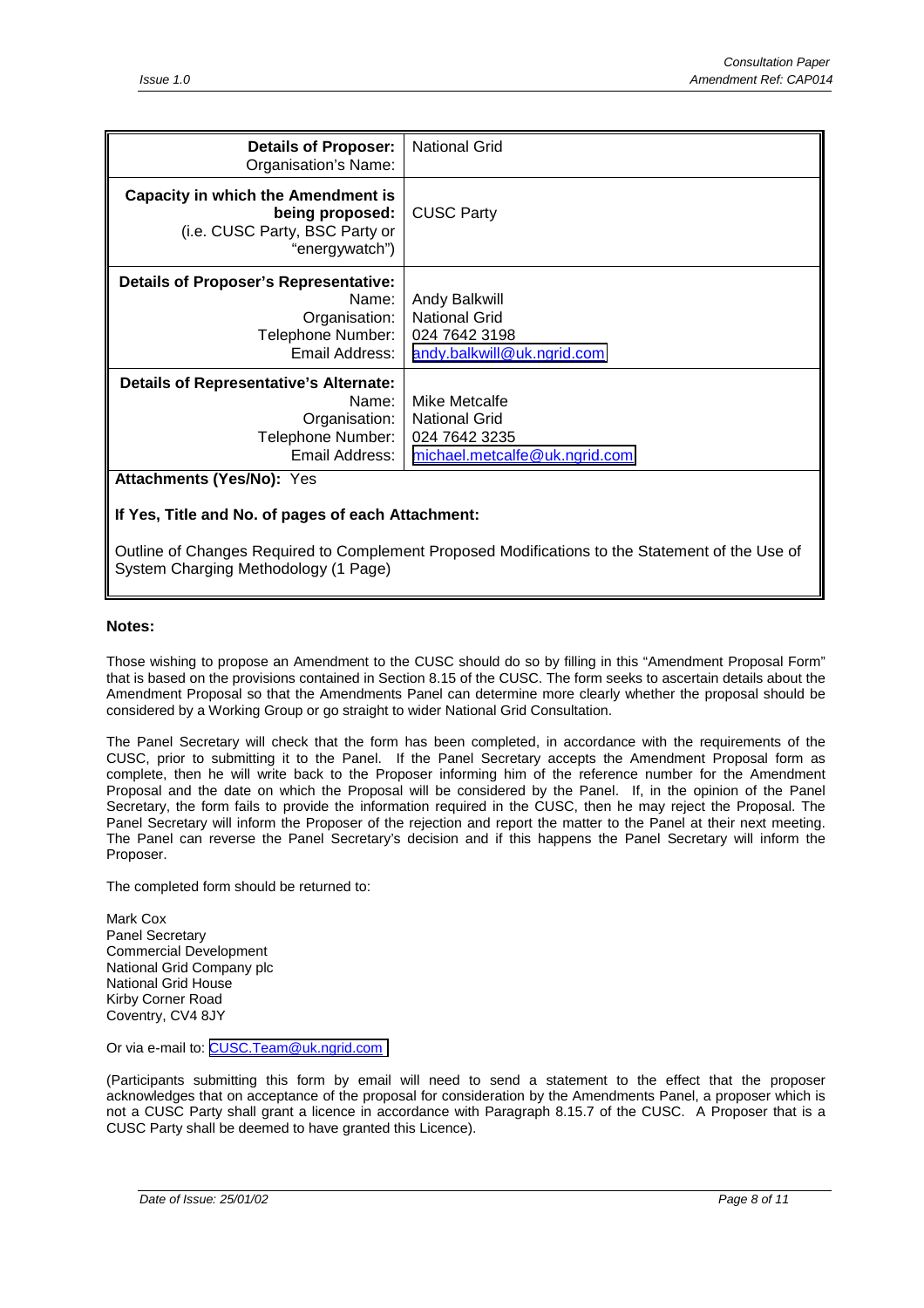#### **Attachment**

Outline of Changes Required to Complement Proposed Modifications to the Statement of the Use of System Charging Methodology

(i) Remove Paragraph 3.12.1(a)

*Reason for change: This paragraph is no longer required as it relates to Transmission Network Use of System (TNUoS) charges in each Financial Year ending on or before 31 March 2000. Final reconciliation of 1999/2000 TNUoS Charges has been completed resulting in this paragraph now being redundant.*

(ii) Combine Paragraphs 3.12.1(b) and 3.12.1(c) as drafted below and renumber to 3.12.1

#### Calculation of Initial Reconciliation

3.12.1 On or before 30 June in each **Financial Year**, **NGC** shall promptly calculate in accordance with the **Statement of the Use of System Charging Methodology** and the **Statement of Use of System Charges** the **Demand** related or generation related **Transmission Network Use of System Charges** (as the case may be) that would have been payable by the **User** during each month during the **preceding Financial Year** (**Actual Amount**). **NGC** shall then compare the **Actual Amount** with the amount of **Demand** related or generation related **Transmission Network Use of System Charges** (as the case may be) paid during each month during the preceding **Financial Year** by the **User** (the "**Notional Amount**").

*Reason for change: No distinction between pre-NETA and post-NETA reconciliation required.*

(iii) Modify Paragraphs 3.12.2 and 3.12.4 as drafted below:

#### Generation Reconciliation

3.12.2 As soon as reasonably practicable and in any event by 31 March in **each Financial Year NGC** shall prepare a generation reconciliation statement (the "**Generation Reconciliation Statement**") in respect of generation related **Transmission Network Use of System Charges** and send it to the **User**. Such statement shall specify the **Actual Amount** and the **Notional Amount** of generation related **Transmission Network Use of System Charges** for each month during the relevant **Financial Year** and, in reasonable detail, the information from which such amounts were derived and the manner in which they were calculated.

#### Initial Demand Reconciliation Statement

3.12.4 As soon as reasonably practicable and in any event by 30 June in **each Financial Year NGC** shall then prepare an initial **Demand** reconciliation statement (the "**Initial Demand Reconciliation Statement**") in respect of **Demand** related **Transmission Network Use of System Charges** and send it to the **User**. Such statement shall specify the **Actual Amount** and the **Notional Amount** of **Demand** related **Transmission Network Use of System Charges** for each month during the relevant **Financial Year** and, in reasonable detail, the information from which such amounts were derived and the manner in which they were calculated.

*Reason for change: Remove redundant references to 'Notional Amount A' and 'Actual Amount A' that relate to charges in each Financial Year ending on or before 31 March 2000. Change all instances of 'Notional Amount B' to 'Notional Amount' and change all instances of 'Actual Amount B' to 'Actual Amount'.*

(iv) Amend definitions in Section 11 as necessary.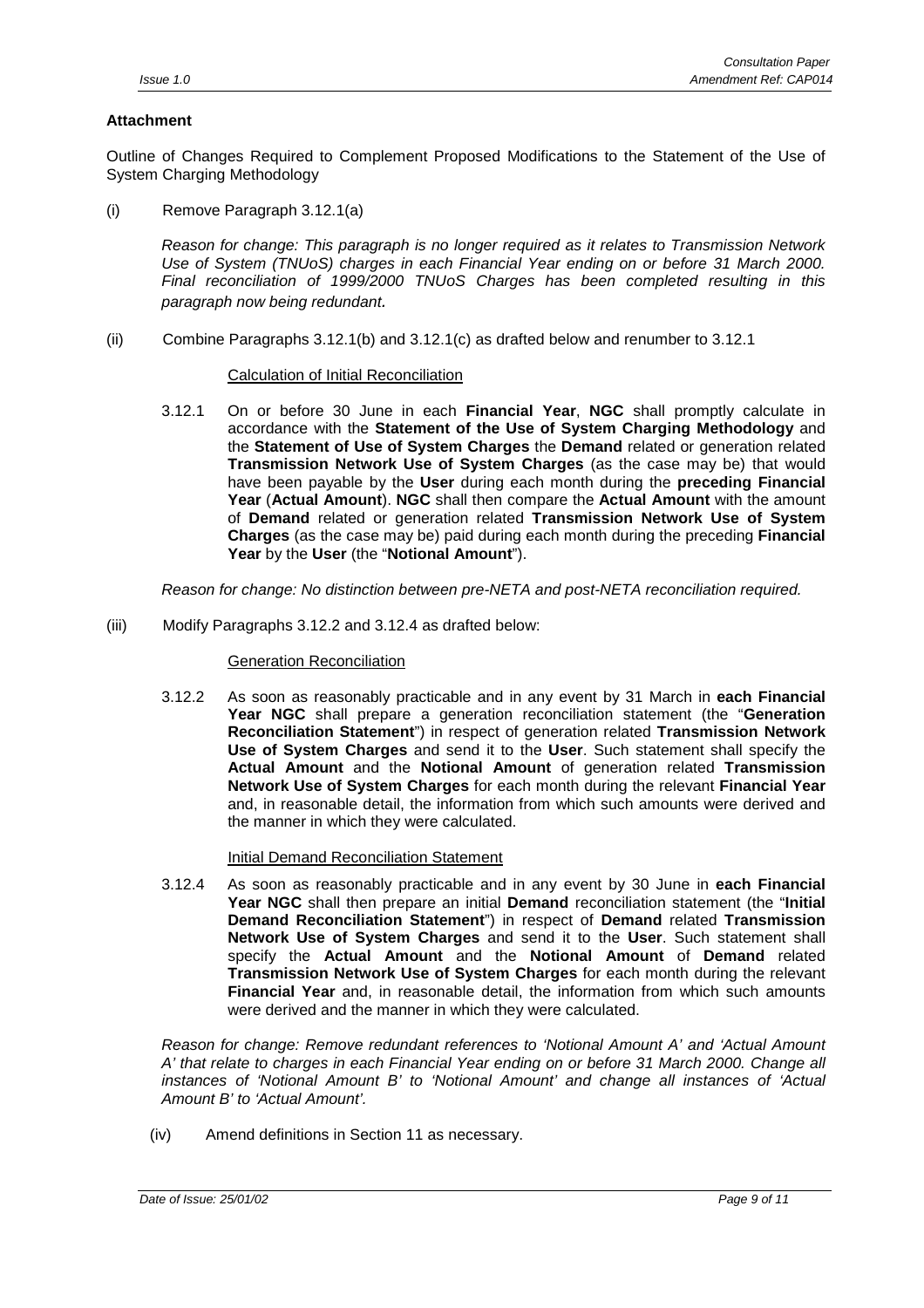## <span id="page-9-0"></span>**Annex 2 – Proposed Text to Modify CUSC**

#### **Changes to Paragraph 3.12 as follows:**

#### **3.12 RECONCILIATION STATEMENTS**

- 3.12.1 Calculation of Initial Reconciliation
	- (a)On or before 31 March in each **Financial Year** ending on or before 31 March 2000, **NGC** shall promptly calculate in accordance with the statement published by **NGC** in accordance with Licence Condition 10 (as subsisting at the relevant date of publication) of the **Transmission Licence** the **Demand** related or generation related **Transmission Network Use of System Charges** (as the case may be) that would have been payable by each **User** during each month during that **Financial Year** (**Actual Amount A**). **NGC** shall then compare the **Actual Amount A** with the amount of **Demand** related or generation related **Transmission Network Use of System Charges** (as the case may be) paid during each month during that **Financial Year** by the **User** (the "**Notional Amount A**").
	- (b)On or before 30 June in the first **Financial Year** beginning after **the NETA Go-live Date**, **NGC** shall promptly calculate in accordance with **the Statement of the Use of System Charging Methodology** and **the Statement of Use of System Charges** the **Demand** related or generation related **Transmission Network Use of System Charges** (as the case may be) that would have been payable by the **User** during each month during the preceding **Financial Year** (**Actual Amount B**). **NGC** shall then compare the **Actual Amount B** with the amount of **Demand** related or generation related **Transmission Network Use of System Charges** (as the case may be) paid during each month during the preceding **Financial Year** by the **User** (the "**Notional Amount B**").
	- (c)On or before 30 June in the second and later **Financial Years** commencing after the **NETA Go-live Date**, **NGC** shall promptly calculate on the basis set out in the **Statement of the Use of System Charging Methodology** and **the Statement of Use of System Charges** the **Demand** related or generation related **Transmission Network Use of System Charges** (as the case may be) that would have been payable by the **User** during each month during the preceding **Financial Year** (**Actual Amount B**). **NGC** shall then compare the **Actual Amount B** with the amount of **Demand** related or generation related **Transmission Network Use of System Charges** (as the case may be) paid during each month during the preceding **Financial Year** by the **User** (the "**Notional Amount B**").

On or before 30 June in each **Financial Year**, **NGC** shall promptly calculate in accordance with the **Statement of the Use of System Charging Methodology** and the **Statement of Use of System Charges** the **Demand** related or generation related **Transmission Network Use of System Charges** (as the case may be) that would have been payable by the **User** during each month during the **preceding Financial Year** (**Actual Amount**). **NGC** shall then compare the **Actual Amount** with the amount of **Demand** related or generation related **Transmission Network Use of System Charges** (as the case may be) paid during each month during the preceding **Financial Year** by the **User** (the "**Notional Amount**").

#### Generation Reconciliation

3.12.2 As soon as reasonably practicable and in any event by 31 March in **each Financial Year NGC** shall prepare a generation reconciliation statement (the "**Generation Reconciliation Statement**") in respect of generation related **Transmission Network Use of System Charges** and send it to the **User**. Such statement shall specify the **Actual Amount A** and the **Notional Amount A** or the **Actual Amount B** and the